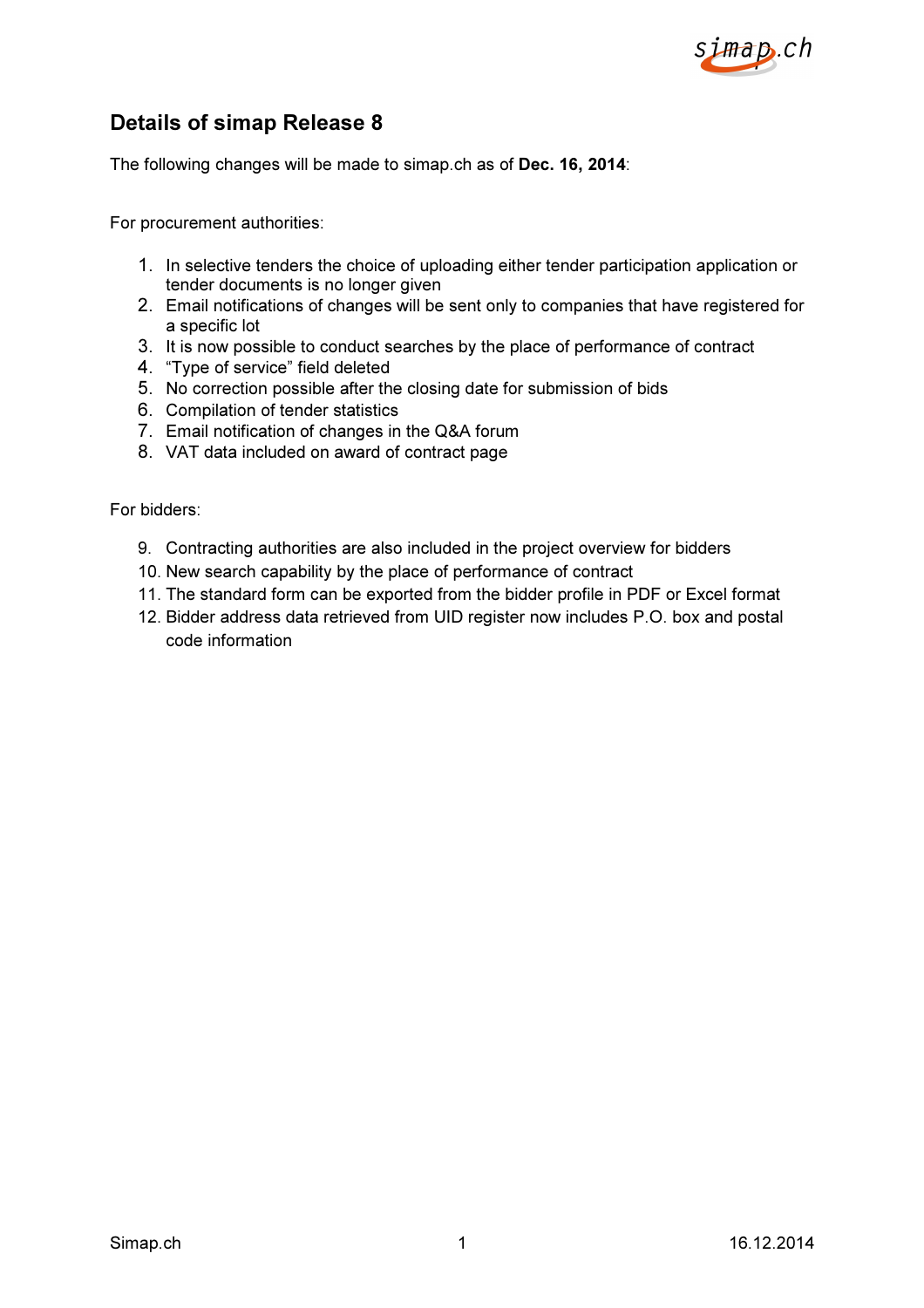

### Changes for procurement authorities

# 1. The choice of uploading either tender participation application or tender documents is no longer given

Now only tender application documents can be uploaded at first when conducting a selective tender. The initial default upload setting for document type is tender participation application. As soon as the pre-qualification stage for tender applicants has been completed, the procurement authority will be asked to upload the tender documents.

## 2. Email notifications of changes will be sent only to companies that have registered for a specific lot

If a contracting authority modifies the tender documents, all bidders will be informed of the modification if the documents in question are intended for all bidders. If lotspecific documents have been prepared, only registrants for the lot in question will be notified of the modification. This change concerns pre-tender announcements, calls for tenders and open competitions.

#### 3. It is now possible to conduct searches by the place of performance of contract

A new search field – "Place of performance of contract" – has been added to the search page. This field allows users to conduct searches based on the place of performance of contract. The values of the "Place of performance of contract" field are entered by the procurement authorities when preparing the publication of tender.

#### 4. "Type of service" field deleted

The field 2.1 "Type of service contract" in the OB01 form "Tender" was deleted. This section now only consists of 2.1 CPC. CPC is not a required field. This change applies to service contracts. The CPC field in the OB02 form "Award of contract" is now an optional field.

#### 5. No correction possible after the closing date for submission of bids

The "Correction" link will no longer be available in the forms "Pre-tender announcement" OB00, "Tender" OB01, "Summary" OB05 and "Open competition" OB07 after the tender period has closed. In selective tendering procedures, the final date for making corrections or modifications coincides with the closing date for submitting tender participation application forms.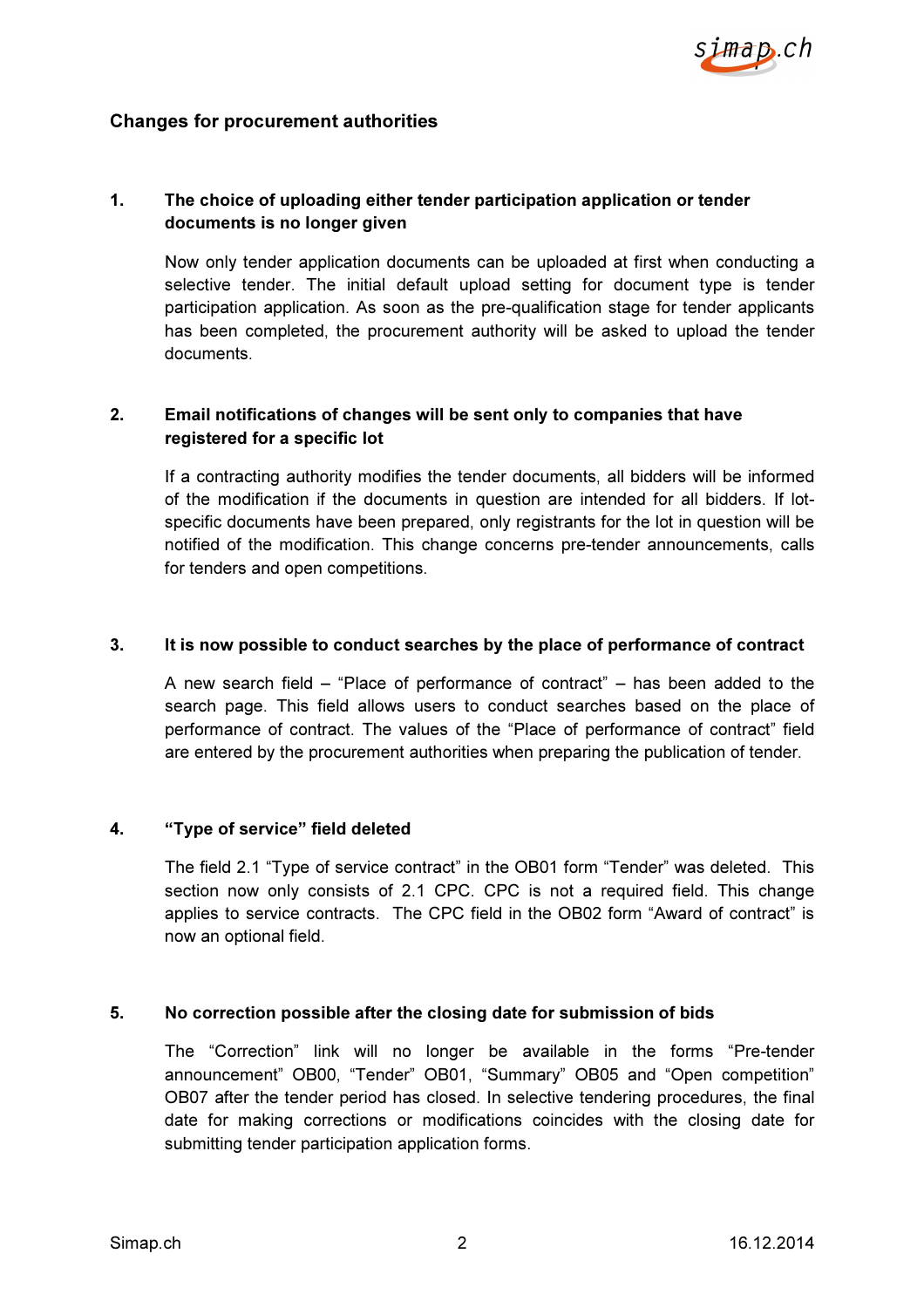

#### 6. Compilation of tender statistics

A new statistic entitled "Tender statistics" has been added to the statistics function. A new submenu "Tender/open competition statistics" has been added to the "Award of contract statistics" menu. All users who are authorized to call up "Award of contract statistics" will also be authorized to call up the "Tender statistics" submenu.

#### 7. Email notification of changes in the Q&A forum

The procurement authorities will be able to notify bidders of changes in the Q&A forum. A new function will be implemented in the forum that can be used to notify bidders via email before the forum is closed and/or whenever answers have been uploaded to the forum. The procurement authority decides whether and when such an email will be sent out.

#### 8. VAT data included on award of contract page

The award of contract form has been augmented. An info button has been added to the price field to let users know that they must indicate whether the stated price is with or without VAT. A radio button will be provided to disclose whether the VAT field includes or excludes VAT. If "includes VAT" is selected, the applicable VAT rate must be entered (2.5, 3.8, 8). Two columns are given in the statistics menu with the headings "price of" and "for price statistics" – including VAT/excluding VAT – which will be entered in the award of contract form via radio buttons, depending on the controls.